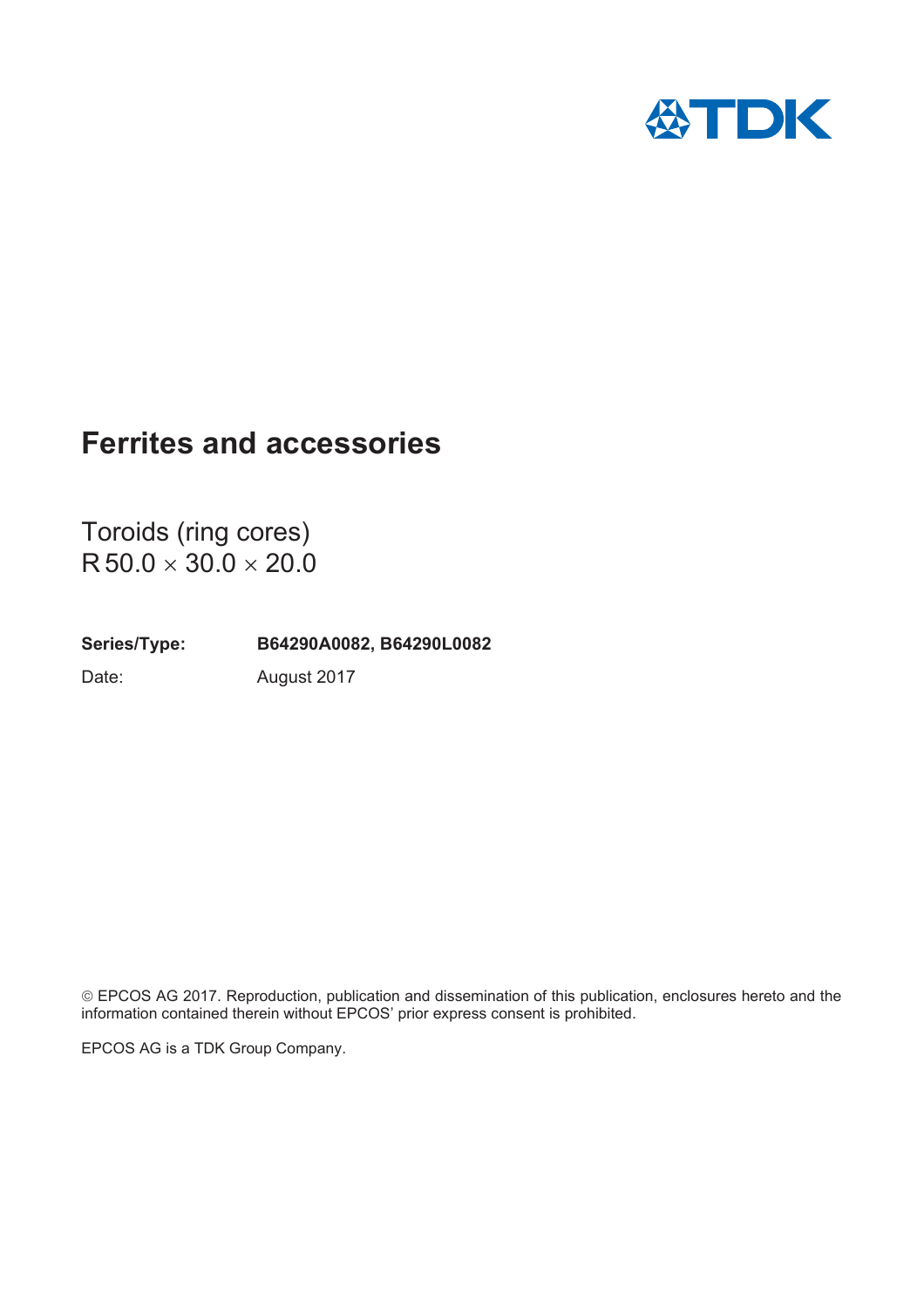

### **R 50.0** u **30.0** u **20.0 B64290A0082, B64290L0082**

#### ■ Uncoated / epoxy coating  $R$  50.0  $\times$  30.0  $\times$  20.0 (mm)

# **R 1.969**  $\times$  **1.181**  $\times$  **0.787 (inch)**

#### **Dimensions**

| $d_a$ (mm)     | $d_i$ (mm)     | $\vert$ Height (mm) $\vert$ d <sub>a</sub> (inch) |                       | $d_i$ (inch) | Height (inch)                                                                 |        |
|----------------|----------------|---------------------------------------------------|-----------------------|--------------|-------------------------------------------------------------------------------|--------|
| $50.0 \pm 1.0$ | $30.0 \pm 0.7$ | $20.0 \pm 0.5$                                    |                       |              | $\pm$ 1.969 $\pm$ 0.039   1.181 $\pm$ 0.028   0.787 $\pm$ 0.020   uncoated 1) |        |
| 51.8 max.      | 28.5 min.      | 21.3 max.                                         | $^{\circ}$ 2.039 max. | $1.122$ min. | $10.839$ max.                                                                 | coated |

#### **Characteristics and ordering codes**

| Mate-           | $A1$ value | $\mu_i$<br>(approx.) | Ordering code   | Magnetic characteristics |          |                                |                                | Approx.     |
|-----------------|------------|----------------------|-----------------|--------------------------|----------|--------------------------------|--------------------------------|-------------|
| rial            | nH         |                      |                 | $\Sigma V$ A<br>$mm-1$   | ٩e<br>mm | $A_{\rm e}$<br>mm <sup>2</sup> | $V_{\rm e}$<br>mm <sup>3</sup> | weight<br>g |
| K <sub>10</sub> | 1400 ±25%  | 700                  | B64290A0082X010 | 0.62                     | 120.4    | 195.7                          | 23560                          | 120         |
| <b>N87</b>      | 4460 ±25%  | 2200                 | B64290L0082X087 |                          |          |                                |                                |             |
| N30             | 8700 ±25%  | 4300                 | B64290L0082X830 |                          |          |                                |                                |             |
| T65             | 10000 ±30% | 4900                 | B64290L0082X065 |                          |          |                                |                                |             |
| <b>T37</b>      | 12000 ±25% | 6000                 | B64290L0082X037 |                          |          |                                |                                |             |
| <b>T38</b>      | 17400 ±30% | 8500                 | B64290L0082X038 |                          |          |                                |                                |             |

N87: P<sub>V</sub> (200 mT, 100 kHz, 100 °C) < 14.2 W/core

K10: Z  $(0.25 \text{ mT}, 25 \text{ MHz}, 25 \text{ °C}, 1 \text{ turn})$ : 75  $\Omega$  typ.

(0.25 mT, 100 MHz, 25 °C, 1 turn): 115  $\Omega$  typ.

The capacitive effect of turns is not evaluated. Minimum impedance is  $|Z|_{\text{typ}}$  -15%.

<sup>1)</sup> On request.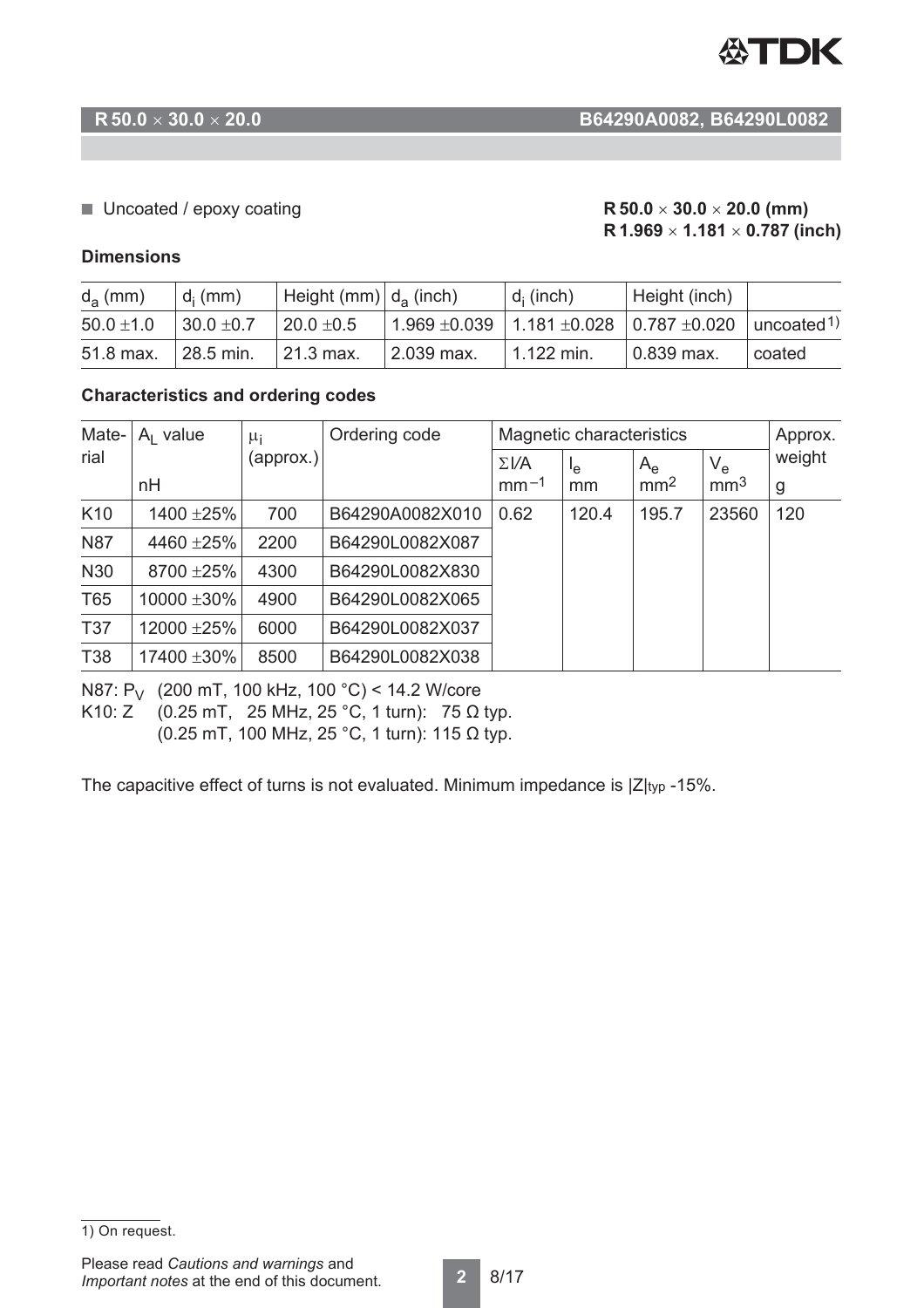

#### **Cautions and warnings**

#### **Mechanical stress and mounting**

Ferrite cores have to meet mechanical requirements during assembling and for a growing number of applications. Since ferrites are ceramic materials one has to be aware of the special behavior under mechanical load.

As valid for any ceramic material, ferrite cores are brittle and sensitive to any shock, fast temperature changing or tensile load. Especially high cooling rates under ultrasonic cleaning and high static or cyclic loads can cause cracks or failure of the ferrite cores.

For detailed information see data book, chapter *"General - Definitions, 8.1"*.

#### Effects of core combination on A<sub>L</sub> value

Stresses in the core affect not only the mechanical but also the magnetic properties. It is apparent that the initial permeability is dependent on the stress state of the core. The higher the stresses are in the core, the lower is the value for the initial permeability. Thus the embedding medium should have the greatest possible elasticity.

For detailed information see data book, chapter *"General - Definitions, 8.1"*.

#### **Heating up**

Ferrites can run hot during operation at higher flux densities and higher frequencies.

#### **NiZn-materials**

The magnetic properties of NiZn-materials can change irreversible in high magnetic fields.

#### **Ferrite Accessories**

EPCOS ferrite accessories have been designed and evaluated only in combination with EPCOS ferrite cores. EPCOS explicitly points out that EPCOS ferrite accessories or EPCOS ferrite cores may not be compatible with those of other manufacturers. Any such combination requires prior testing by the customer and will be at the customer's own risk.

EPCOS assumes no warranty or reliability for the combination of EPCOS ferrite accessories with cores and other accessories from any other manufacturer.

#### **Processing remarks**

The start of the winding process should be soft. Else the flanges may be destroyed.

- Too strong winding forces may blast the flanges or squeeze the tube that the cores can not be mounted any more.
- Too long soldering time at high temperature (>300 °C) may effect coplanarity or pin arrangement.
- Not following the processing notes for soldering of the J-leg terminals may cause solderability problems at the transformer because of pollution with Sn oxyde of the tin bath or burned insulation of the wire. For detailed information see chapter *"Processing notes"*, section 2.2.
- The dimensions of the hole arrangement have fixed values and should be understood as a recommendation for drilling the printed circuit board. For dimensioning the pins, the group of holes can only be seen under certain conditions, as they fit into the given hole arrangement. To avoid problems when mounting the transformer, the manufacturing tolerances for positioning the customers' drilling process must be considered by increasing the hole diameter.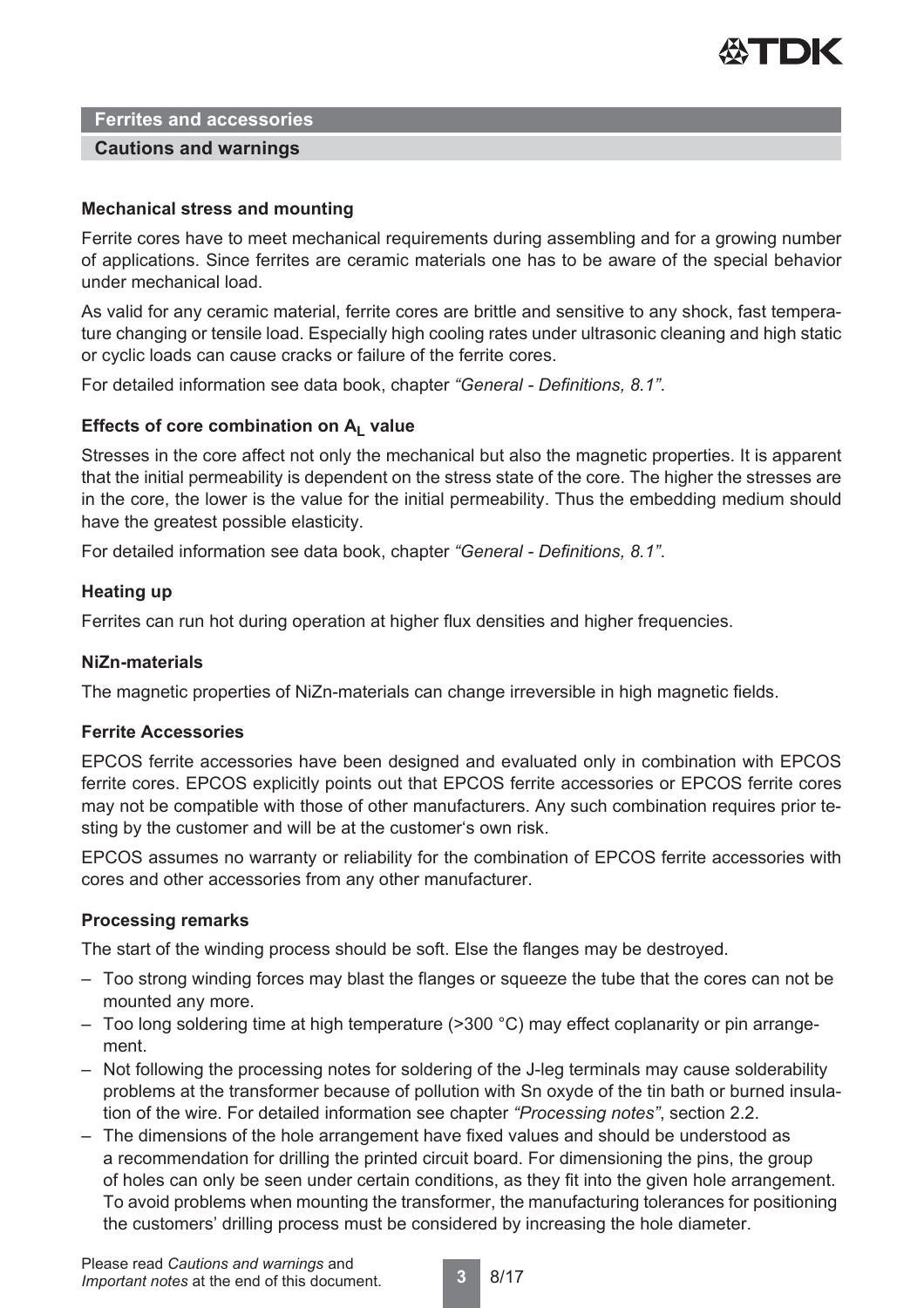

#### **Cautions and warnings**

#### **Display of ordering codes for EPCOS products**

The ordering code for one and the same product can be represented differently in data sheets, data books, other publications and the website of EPCOS, or in order-related documents such as shipping notes, order confirmations and product labels. **The varying representations of the ordering codes are due to different processes employed and do not affect the specifications of the respective products**. Detailed information can be found on the Internet under www.epcos.com/orderingcodes.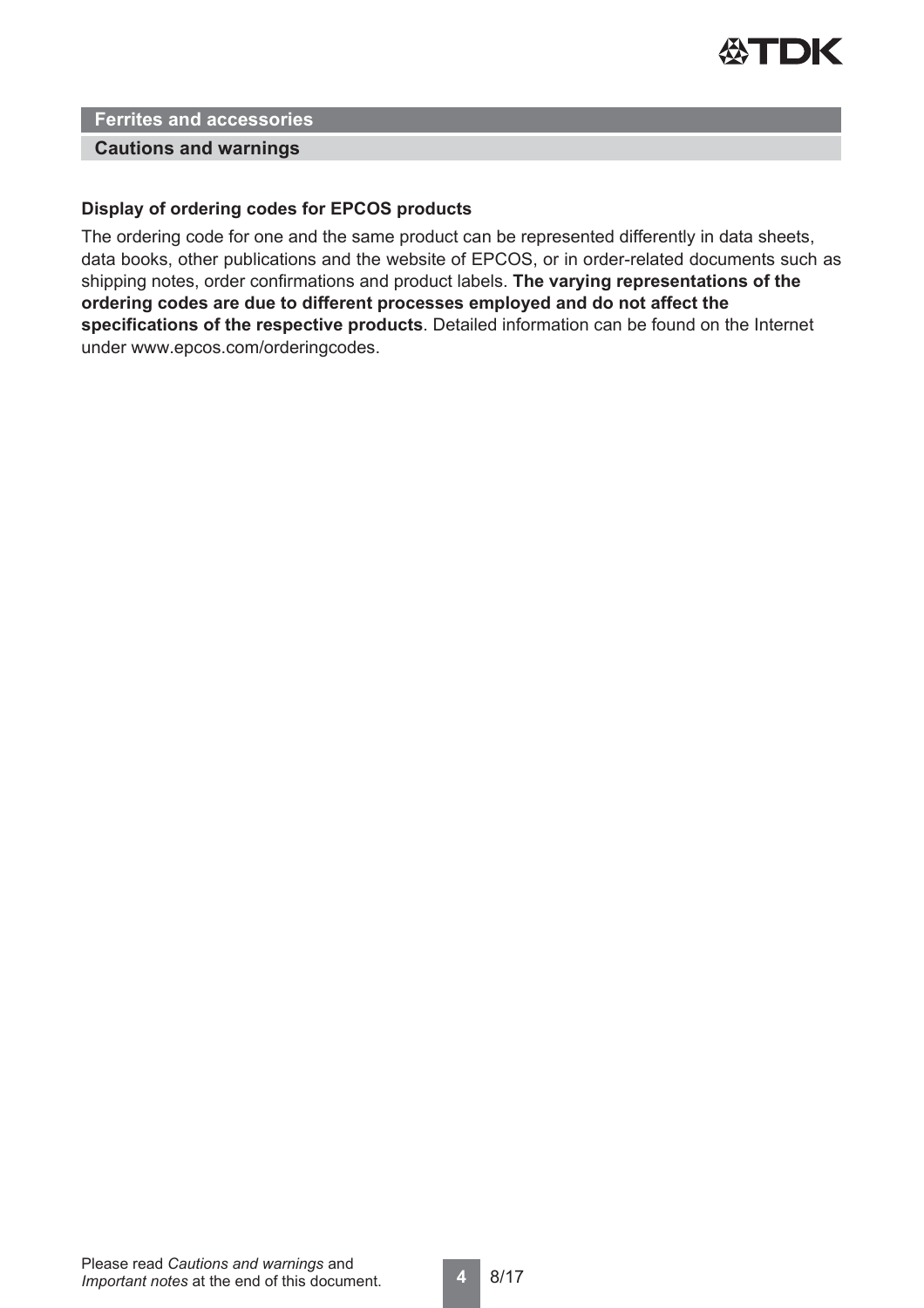

# **Symbols and terms**

| Symbol              | Meaning                                                              | Unit                         |
|---------------------|----------------------------------------------------------------------|------------------------------|
| A                   | Cross section of coil                                                | mm <sup>2</sup>              |
| $A_e$               | Effective magnetic cross section                                     | mm <sup>2</sup>              |
| $A_{L}$             | Inductance factor; $A_1 = L/N^2$                                     | nH                           |
| $A_{L1}$            | Minimum inductance at defined high saturation ( $\triangleq \mu_A$ ) | nH                           |
| $A_{min}$           | Minimum core cross section                                           | mm <sup>2</sup>              |
| $A_N$               | Winding cross section                                                | mm <sup>2</sup>              |
| $A_{R}$             | Resistance factor; $A_R = R_{Cu}/N^2$                                | $\mu\Omega = 10^{-6} \Omega$ |
| B                   | RMS value of magnetic flux density                                   | $Vs/m2$ , mT                 |
| $\Delta \mathsf{B}$ | Flux density deviation                                               | $Vs/m2$ , mT                 |
| Ê                   | Peak value of magnetic flux density                                  | $Vs/m2$ , mT                 |
| ΔÊ                  | Peak value of flux density deviation                                 | $Vs/m2$ , mT                 |
| $B_{DC}$            | DC magnetic flux density                                             | $Vs/m2$ , mT                 |
| $B_R$               | Remanent flux density                                                | $Vs/m2$ , mT                 |
| $B_S$               | Saturation magnetization                                             | $Vs/m2$ , mT                 |
| $C_0$               | Winding capacitance                                                  | $F = As/V$                   |
| <b>CDF</b>          | Core distortion factor                                               | $mm^{-4.5}$                  |
| DF                  | Relative disaccommodation coefficient DF = $d/\mu_i$                 |                              |
| d                   | Disaccommodation coefficient                                         |                              |
| $E_{a}$             | Activation energy                                                    | J                            |
| f                   | Frequency                                                            | $s^{-1}$ , Hz                |
| f <sub>cutoff</sub> | Cut-off frequency                                                    | $s^{-1}$ , Hz                |
| $f_{\text{max}}$    | Upper frequency limit                                                | $s^{-1}$ , Hz                |
| $f_{min}$           | Lower frequency limit                                                | $s^{-1}$ , Hz                |
| $f_r$               | Resonance frequency                                                  | $s^{-1}$ , Hz                |
| $f_{\rm Cu}$        | Copper filling factor                                                |                              |
| g                   | Air gap                                                              | mm                           |
| H                   | RMS value of magnetic field strength                                 | A/m                          |
| Ĥ                   | Peak value of magnetic field strength                                | A/m                          |
| $H_{DC}$            | DC field strength                                                    | A/m                          |
| $H_c$               | Coercive field strength                                              | A/m                          |
| h                   | Hysteresis coefficient of material                                   | $10^{-6}$ cm/A               |
| $h/\mu_i^2$         | Relative hysteresis coefficient                                      | $10^{-6}$ cm/A               |
|                     | RMS value of current                                                 | A                            |
| $I_{DC}$            | Direct current                                                       | A                            |
| Î                   | Peak value of current                                                | A                            |
| J                   | Polarization                                                         | Vs/m <sup>2</sup>            |
| k                   | Boltzmann constant                                                   | J/K                          |
| $k_3$               | Third harmonic distortion                                            |                              |
| $k_{3c}$            | Circuit third harmonic distortion                                    |                              |
| L                   | Inductance                                                           | $H = Vs/A$                   |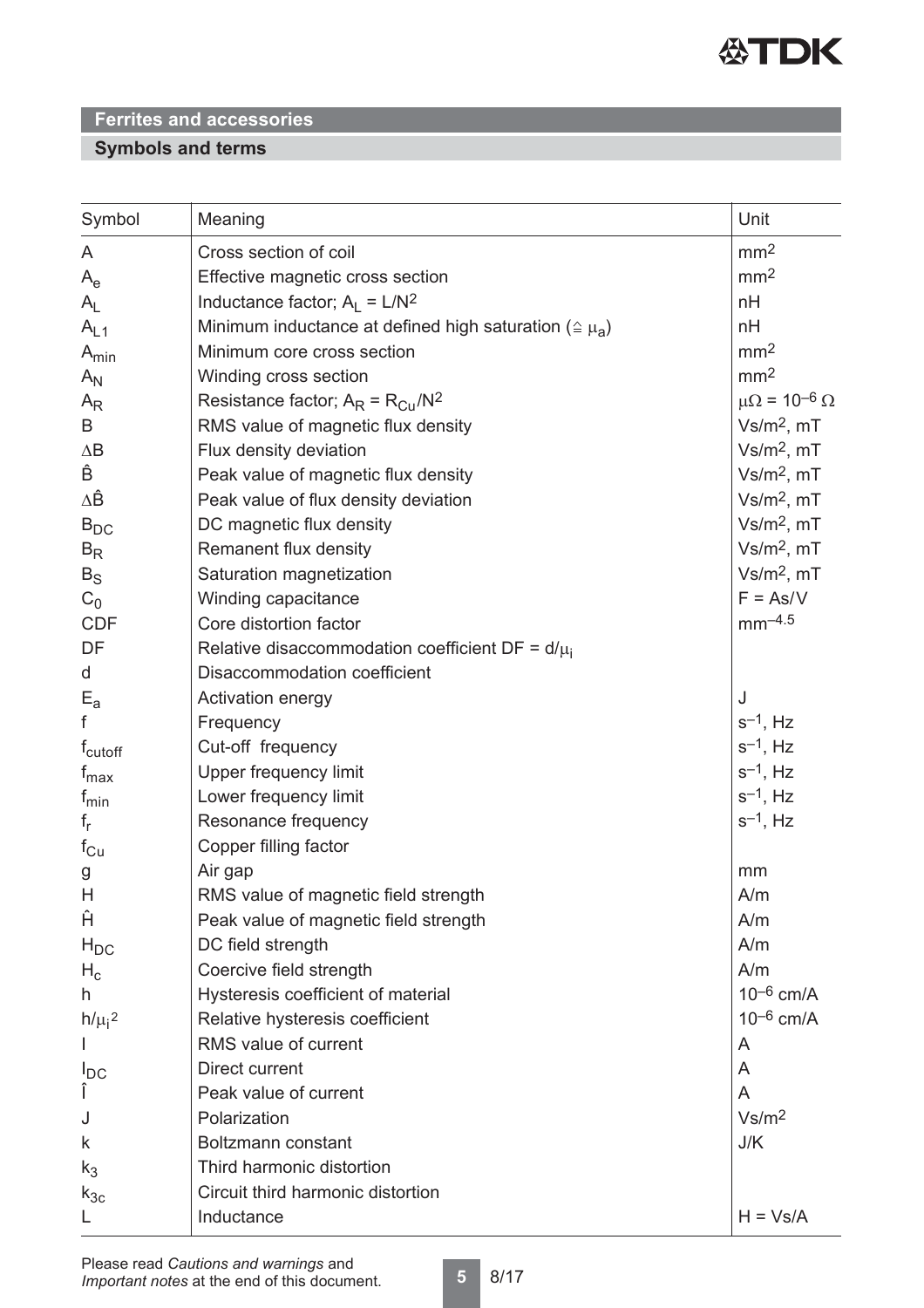

# **Symbols and terms**

| Symbol                    | Meaning                                                                 | Unit            |
|---------------------------|-------------------------------------------------------------------------|-----------------|
| $\Delta L/L$              | Relative inductance change                                              | H               |
| $L_0$                     | Inductance of coil without core                                         | Н               |
| Lн                        | Main inductance                                                         | H               |
| $L_{\rm p}$               | Parallel inductance                                                     | H               |
| $L_{rev}$                 | Reversible inductance                                                   | H               |
| $L_{\rm s}$               | Series inductance                                                       | H               |
| $l_{e}$                   | Effective magnetic path length                                          | mm              |
| $I_{\rm N}$               | Average length of turn                                                  | mm              |
| N                         | Number of turns                                                         |                 |
| $P_{Cu}$                  | Copper (winding) losses                                                 | W               |
| $P_{trans}$               | Transferrable power                                                     | W               |
| $P_V$                     | Relative core losses                                                    | mW/g            |
| PF                        | Performance factor                                                      |                 |
| Q                         | Quality factor ( $Q = \omega L/R_s = 1/tan \delta_l$ )                  |                 |
| R                         | Resistance                                                              | $\Omega$        |
| $\rm R_{Cu}$              | Copper (winding) resistance $(f = 0)$                                   | $\Omega$        |
| $R_h$                     | Hysteresis loss resistance of a core                                    | $\Omega$        |
| $\Delta R_h$              | $R_h$ change                                                            | $\Omega$        |
| $R_i$                     | Internal resistance                                                     | $\Omega$        |
| $R_p$                     | Parallel loss resistance of a core                                      | $\Omega$        |
| $R_{s}$                   | Series loss resistance of a core                                        | $\Omega$        |
| $R_{th}$                  | Thermal resistance                                                      | K/W             |
| $R_V$                     | Effective loss resistance of a core                                     | $\Omega$        |
| S                         | Total air gap                                                           | mm              |
| Τ                         | Temperature                                                             | $^{\circ}C$     |
| $\Delta T$                | Temperature difference                                                  | K               |
| $T_{\rm C}$               | Curie temperature                                                       | $^{\circ}C$     |
| t                         | Time                                                                    | ${\mathbb S}$   |
| $t_{\rm v}$               | Pulse duty factor                                                       |                 |
| tan $\delta$              | Loss factor                                                             |                 |
| tan $\delta_{\rm I}$      | Loss factor of coil                                                     |                 |
| tan $\delta_{\rm r}$      | (Residual) loss factor at $H \rightarrow 0$                             |                 |
| tan $\delta_{\mathsf{e}}$ | Relative loss factor                                                    |                 |
| tan $\delta_h$            | Hysteresis loss factor                                                  |                 |
| tan $\delta/\mu_i$        | Relative loss factor of material at $H \rightarrow 0$                   |                 |
| U                         | RMS value of voltage                                                    | V               |
| Û                         | Peak value of voltage                                                   | $\vee$          |
| $V_{e}$                   | Effective magnetic volume                                               | mm <sup>3</sup> |
| Ζ                         | Complex impedance                                                       | $\Omega$        |
| $Z_{n}$                   | Normalized impedance $ Z _n =  Z  / N^2 \times \varepsilon (I_e / A_e)$ | $\Omega/mm$     |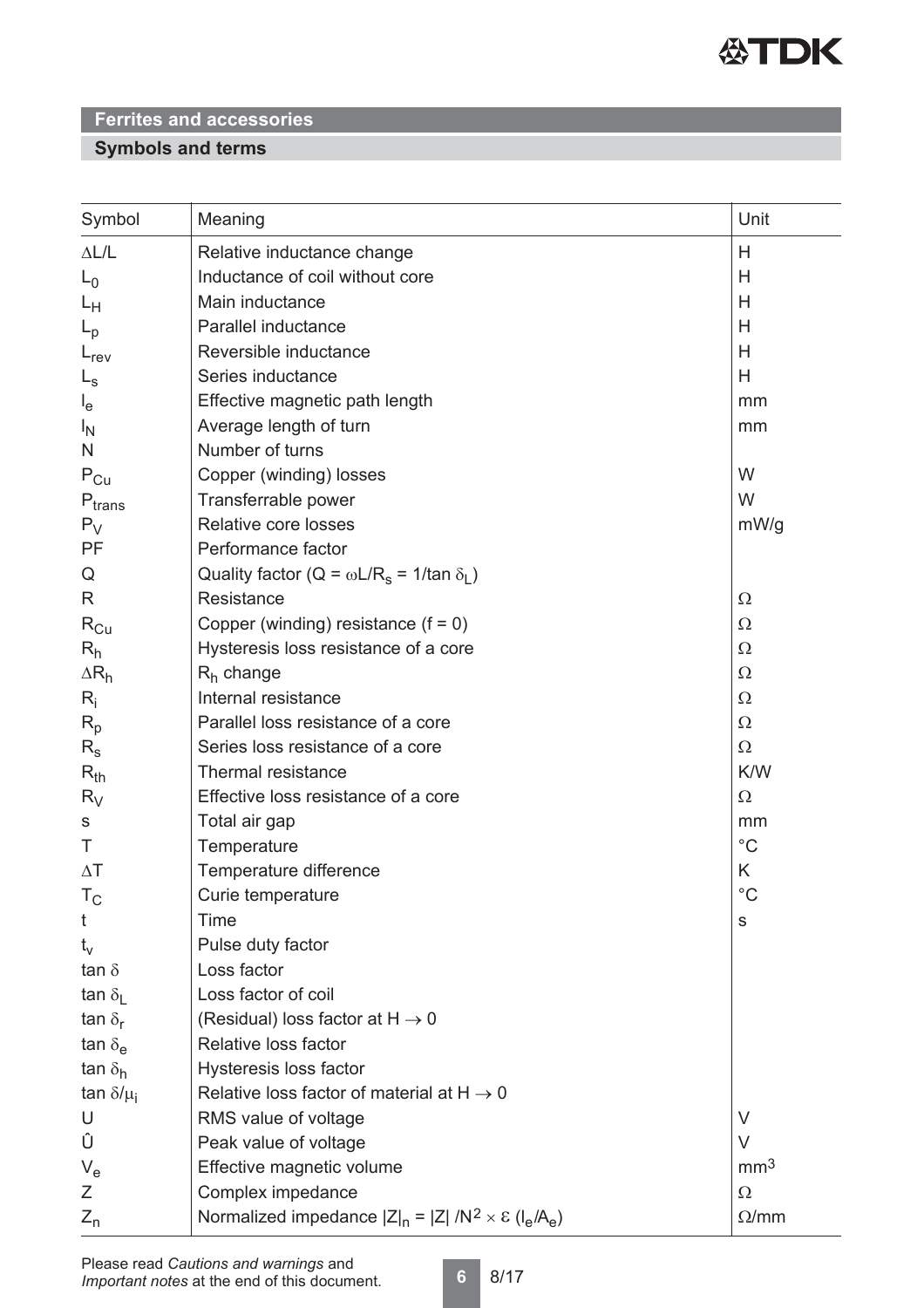

# **Symbols and terms**

| Symbol                | Meaning                                                                              | Unit                     |
|-----------------------|--------------------------------------------------------------------------------------|--------------------------|
| $\alpha$              | Temperature coefficient (TK)                                                         | 1/K                      |
| $\alpha_F$            | Relative temperature coefficient of material                                         | 1/K                      |
| $\alpha_e$            | Temperature coefficient of effective permeability                                    | 1/K                      |
| $\varepsilon_{\rm r}$ | Relative permittivity                                                                |                          |
| Φ                     | Magnetic flux                                                                        | Vs                       |
| $\eta$                | Efficiency of a transformer                                                          |                          |
| $\eta_B$              | Hysteresis material constant                                                         | $mT-1$                   |
| $\eta_i$              | Hysteresis core constant                                                             | $A^{-1}H^{-1/2}$         |
| $\lambda_{\rm s}$     | Magnetostriction at saturation magnetization                                         |                          |
| $\mu$                 | Relative complex permeability                                                        |                          |
| $\mu_0$               | Magnetic field constant                                                              | Vs/Am                    |
| $\mu_{a}$             | Relative amplitude permeability                                                      |                          |
| $\mu_{\rm app}$       | Relative apparent permeability                                                       |                          |
| $\mu_{e}$             | Relative effective permeability                                                      |                          |
| $\mu_{i}$             | Relative initial permeability                                                        |                          |
| $\mu_p$ '             | Relative real (inductive) component of $\overline{\mu}$<br>(for parallel components) |                          |
| $\mu_{p}$             | Relative imaginary (loss) component of $\overline{\mu}$ (for parallel components)    |                          |
| $\mu_{\text{r}}$      | Relative permeability                                                                |                          |
| $\mu_{\text{rev}}$    | Relative reversible permeability                                                     |                          |
| $\mu_{\rm s}$         | Relative real (inductive) component of $\overline{\mu}$<br>(for series components)   |                          |
| $\mu_{\text{S}}$ "    | Relative imaginary (loss) component of $\overline{\mu}$ (for series components)      |                          |
| $\mu_{tot}$           | Relative total permeability                                                          |                          |
|                       | derived from the static magnetization curve                                          |                          |
| $\rho$                | Resistivity                                                                          | $\Omega$ m <sup>-1</sup> |
| $\Sigma I/A$          | Magnetic form factor                                                                 | $mm-1$                   |
| $\tau_{\text{Cu}}$    | DC time constant $\tau_{Cu} = L/R_{Cu} = A_L/A_R$                                    | ${\mathsf s}$            |
| $\omega$              | Angular frequency; $\omega = 2 \Pi f$                                                | $s^{-1}$                 |

All dimensions are given in mm.

SMD Surface-mount device